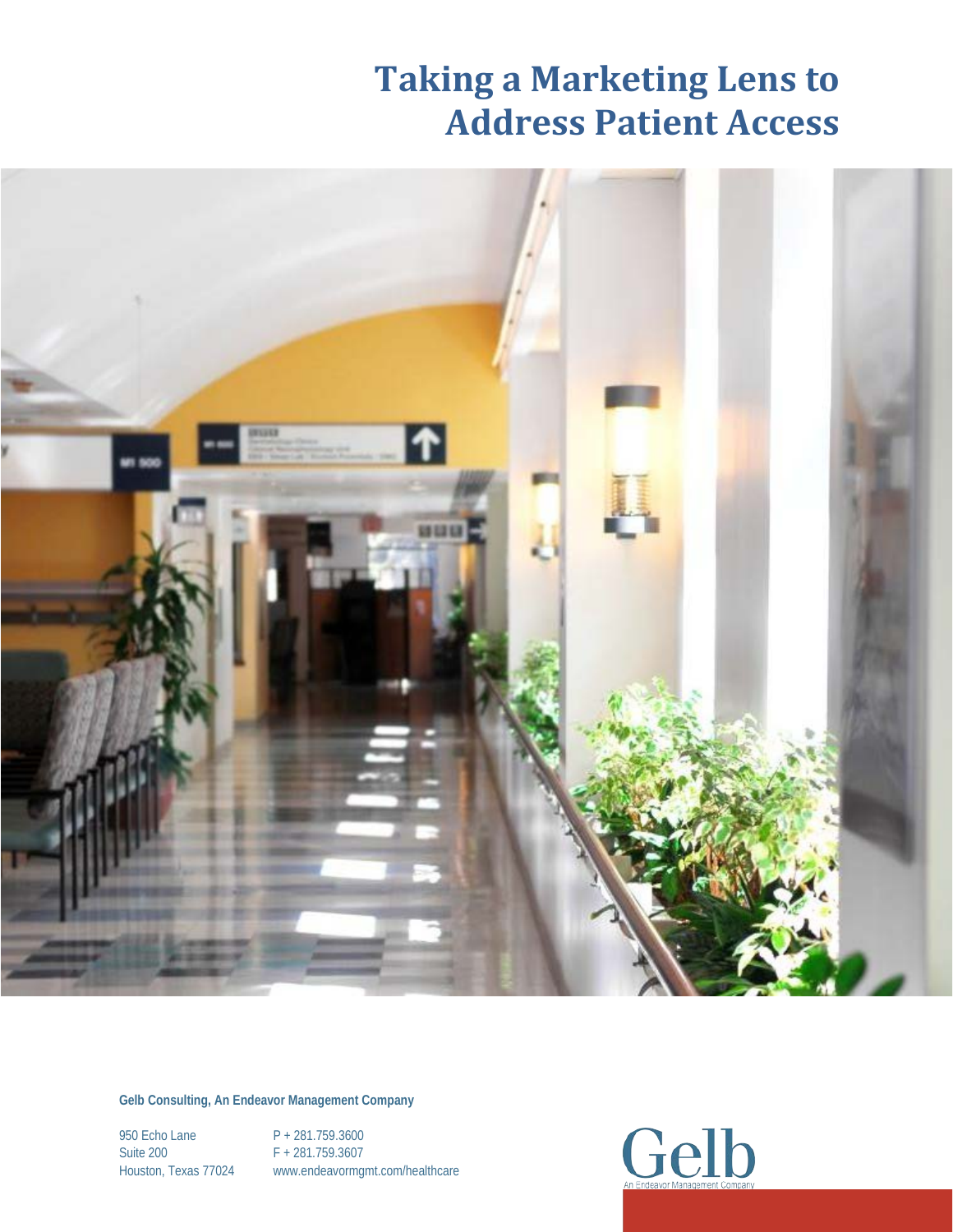#### **Overview**

An ounce of prevention saves a pound of cure. This old saying is particularly true in healthcare, where regular medical check-ups can prevent or reduce more serious health problems for patients down the road. In addition, preventative care can reduce overall healthcare expenses for patients, hospitals and health insurance companies.

A key to ensuring that people receive the proper ounce of prevention is their ability to access this care. Gelb Consulting Group's extensive experience in the healthcare industry has produced many insights about patient access, and how it can be improved for both the public and within high-risk populations who have special concerns with affordability, transportation and cultural barriers to access.

By taking a marketing lens, specifically, market segmentation, strategic planners, operations executives and, of course, marketers, can gain clarity around the total market, it's needs and drivers for utilization.

This paper explores Gelb's process for gaining a better understanding of patient access across geographies and demographic affiliations.

#### **Analytical Model**

The analytical model we use to explore patient access considers patient needs, access, interventions and action. These components direct our research strategy as well as the strategic outputs sought from the analysis. This model organizes the various aspects of analysis with attention for:

*Needs:* Health needs of the population which represent the health profile of both respondents and the population in general. These comparisons are important to establish the total available market.

*Access:* Reported behaviors related to clinical and non-clinical activities. These results often correspond to risk factors, but also begin to identify the potential services required.



*Interventions:* These data are used to identify the difficulty (or ease) in reaching the target market.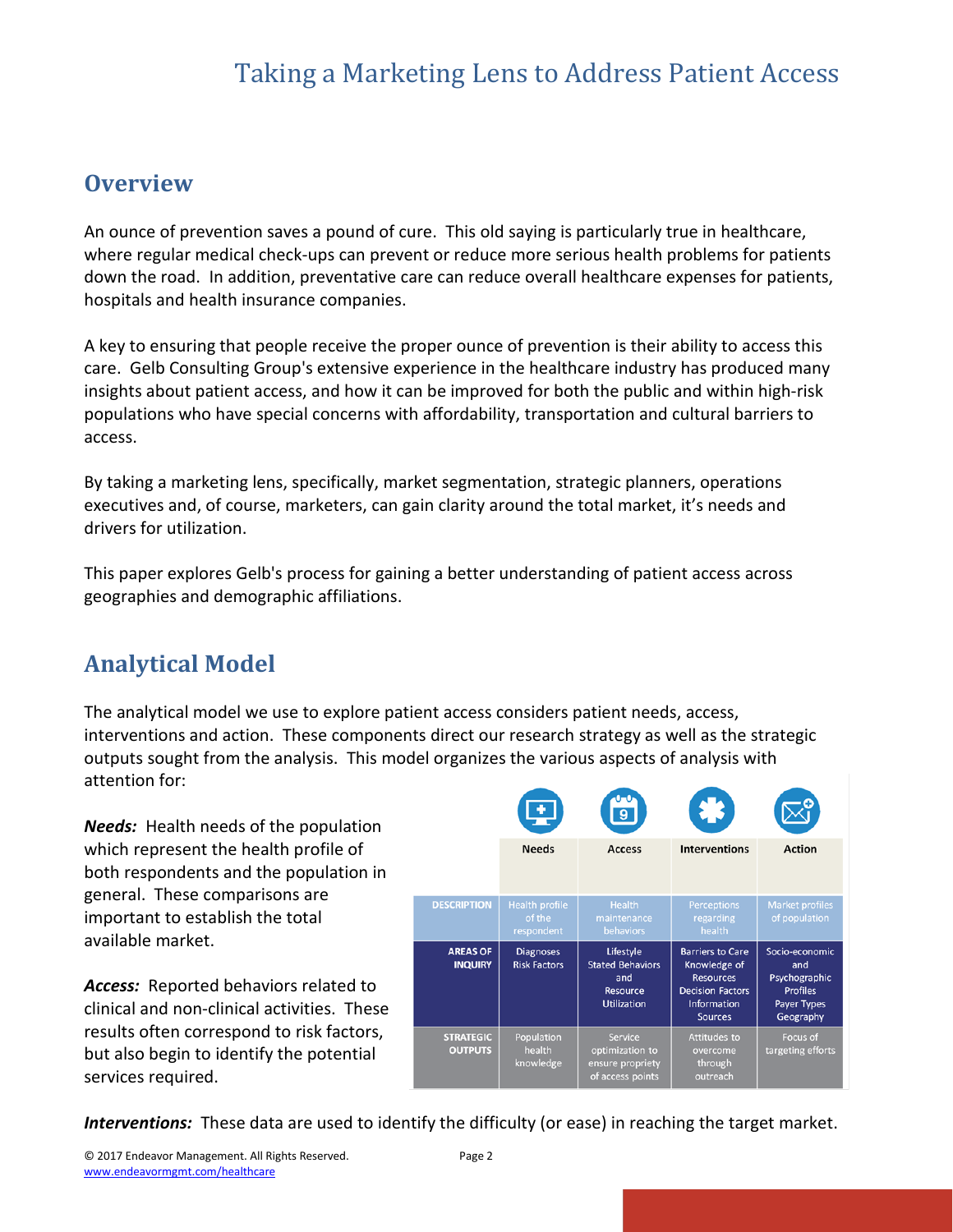Action: How to transform the data into meaningful insights to use both strategically (service line planning) and tactically (micro-targeted messaging).

The typical approach to inform this model should include each of the following elements to maximize insights and impact:

#### **Population Health Data**

Much is already known about your target market in the form of utilization data (whether internal to the organization or through claims data). Information such as this is beneficial to establish a broader baseline than only the survey sample responses. When done correctly, the survey data can be used to project onto the broader population's condition characteristics to amplify the usefulness of a survey. More importantly, trends in the market can be used to adjust your strategy.

Some specific examples of information you may have access to:

- Reported claims data
- Current utilization, including patterns of use and co-morbidities
- Risk factors such as tobacco use, obesity and non-compliance with treatment plan
- Population statistical trends (e.g., aging populations, geographic movements, etc.)
- Prior surveys with patients, physicians and community officials

|                                   |                                               | $\overline{9}$                                          | 裳                                                                                      |                                                           |
|-----------------------------------|-----------------------------------------------|---------------------------------------------------------|----------------------------------------------------------------------------------------|-----------------------------------------------------------|
|                                   | <b>Needs</b>                                  | <b>Access</b>                                           | <b>Interventions</b>                                                                   | <b>Action</b>                                             |
| <b>DESCRIPTION</b>                | <b>Health profile</b><br>of the<br>respondent | <b>Health</b><br>maintenance<br>behaviors               | <b>Perceptions</b><br>regarding<br>health                                              | <b>Market profiles</b><br>of population                   |
| <b>AREAS OF</b><br><b>INQUIRY</b> | <b>Diagnoses</b><br><b>Risk Factors</b>       | Lifestyle<br><b>Stated Behaviors</b><br>and<br>Resource | <b>Barriers to Care</b><br>Knowledge of<br><b>Resources</b><br><b>Decision Factors</b> | Socio-economic<br>and<br>Psychographic<br><b>Profiles</b> |
|                                   |                                               | <b>Utilization</b>                                      | <b>Information</b><br><b>Sources</b>                                                   | Payer Types<br>Geography                                  |

© 2017 Endeavor Management. All Rights Reserved. Page 3 [www.endeavormgmt.com/healthcare](http://www.endeavormgmt.com/healthcare)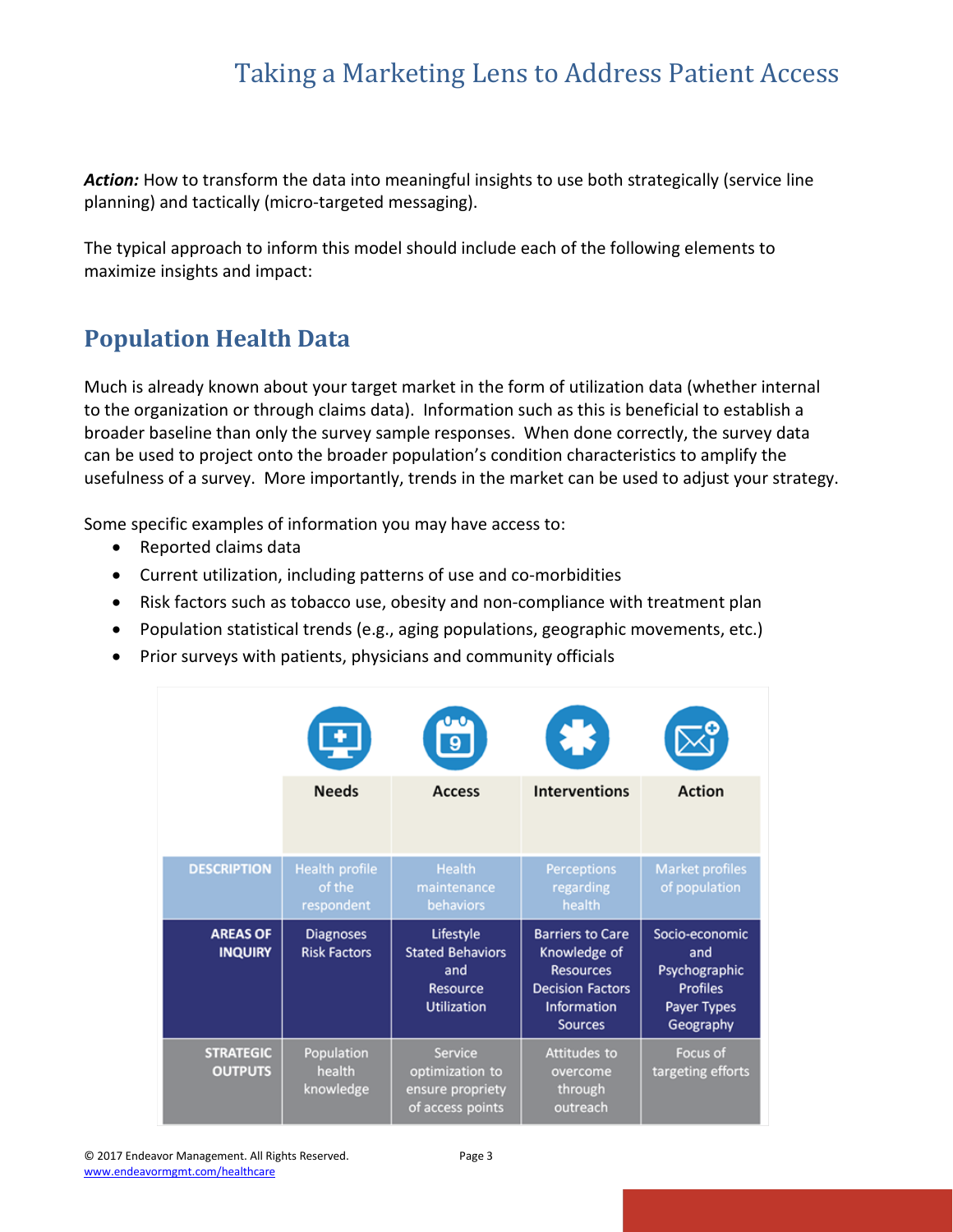#### **Community Leader Interviews**

An important step in discovering pain points around patient access is to speak with leaders in the community who regularly work with at-risk populations. These could include personnel at charitable organizations, ministers or other religious advisors, hospital administrators and emergency service coordinators, among others.

These leaders have valuable insights into how members of their communities perceive local hospitals and other healthcare systems. It is vital for a hospital to know how members of the community perceive that hospital's services compared to other facilities in the area. If those in underserved populations see a healthcare system as less welcoming, or "for wealthy people," they can be much less likely to seek out its services.

Income, and associated lack of transportation, are other barriers to access that community leaders will be able to point out in their areas of a city. If a certain area has no nearby facilities and that appears to be a problem in the community, the hospital can use that knowledge to either plan for new branch locations or work with local organizations to build better transportation options for those needing care.

Finally, community leaders are attuned to cultural barriers that may prevent members of some underserved populations from seeking care. To break through these barriers, healthcare organizations and local leaders can work together to offer education programs around areas such as preventative care, diet & exercise, or acceptance of mental health services.

#### **Patient Surveys**

The next step in determining patient access needs is a quantitative survey given to both patients and members of the general population within a hospital system's local market, exploring all areas of the access model. The patient and general population surveys should be as similar as possible so that results can be directly compared.

One important component of a patient access survey involves asking respondents about actions they took when faced with healthcare scenarios ranging from a routine check-up to situations involving adverse changes in health. Respondents are asked about their satisfaction with the paths they took in these scenarios, an if they would have preferred a different path if faced with the same situation again. Differences between actual and preferred paths can be helpful to know, though respondents unfamiliar with the healthcare system may not be familiar with alternative paths and thus not be able to state a desire for these paths in a survey.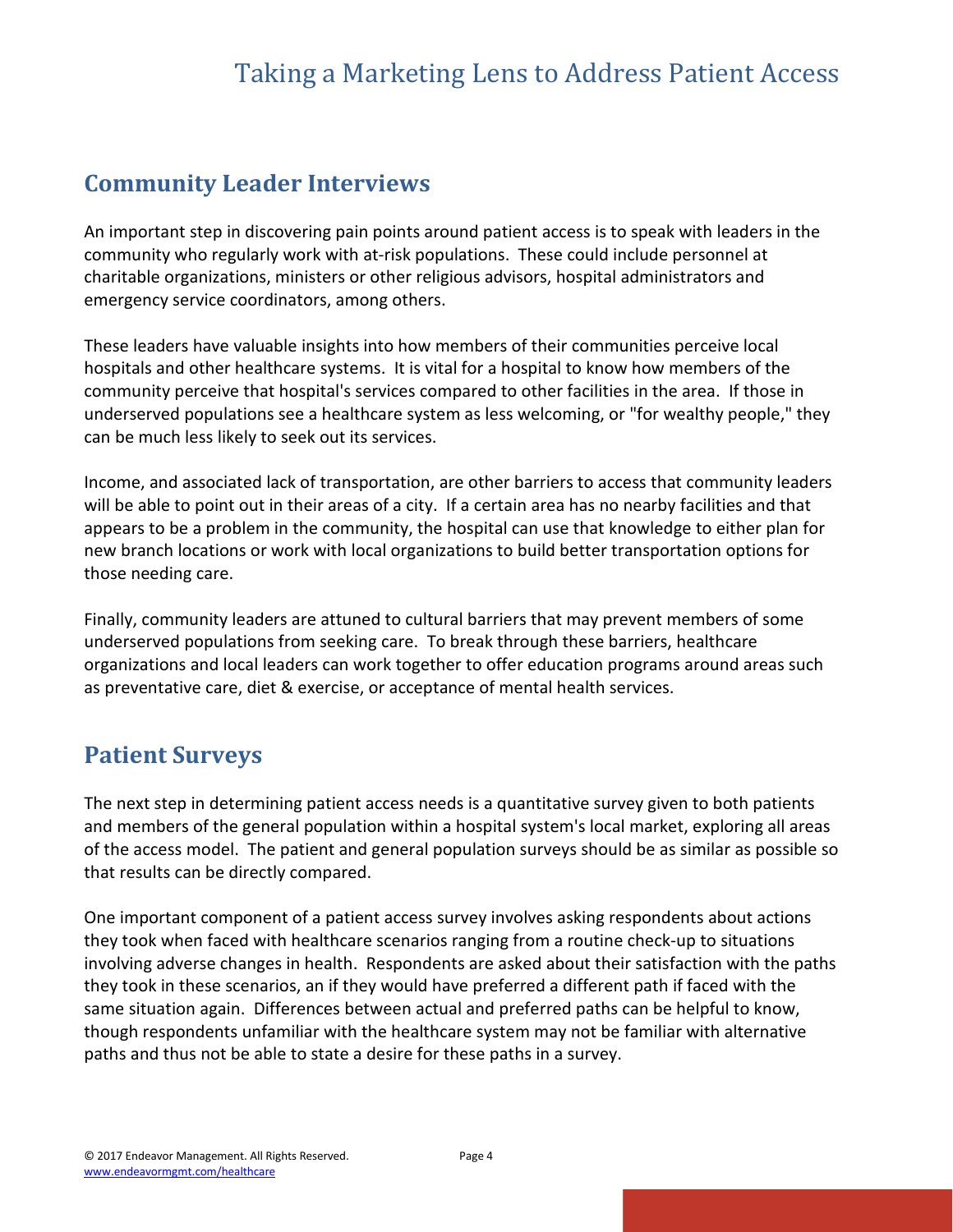A thorough measurement of healthcare behaviors and attitudes is the next step in the survey instrument. These questions should be asked in a scale format when possible, to enable later segmentation analysis. Key areas of questioning include:

- Chronic health conditions
- Health & lifestyle behaviors
- Barriers to access
- Relationship with, and influence of, a primary care physician
- Utilization of healthcare resources, including doctor visits
- Utilization of information sources for finding a healthcare provider
- Key demographics

A series of questions about chronic health conditions, along with information about diet and lifestyle, is important to gain a picture of patient risk. Whenever possible, survey results should be compared with available clinical information for patients who have participated in the survey.

Some conditions are likely to be under-reported in survey data, particularly those related to obesity and mental health. Usage of clinical information will strengthen results, and give a more concrete view of these types of metrics, as well as their utilization of the hospital system such primary doctor or emergency care visits.

It s still important to ask about perceptions of physical and mental health, particularly among the general population as no clinical data will be available for those not in a hospital system. A valuable tool is the [PROMIS Global Health](http://www.healthmeasures.net/explore-measurement-systems/promis/intro-to-promis) survey, which provides a battery of standardized questions on physical and mental health. Long and short forms for this survey are in place, but the shorter 10-question PROMIS survey is sufficient, and more practical for inserting into a larger survey. Results from PROMIS 10 questions can be standardized into composite scores for Global Physical Health and Global Mental Health. These scores can be used to measure the overall health of all respondents, or to compare smaller groups within the survey such patient vs. non-patients or key demographics.

Barriers to access are another important area of questioning in an access survey. There are numerous types of barriers, but financial concerns are top of mind for many. Even among those who feel they have adequate health insurance, many are concerned about the cost of co-pays and deductibles in their plans. This is especially true among those with lower incomes, but is also a concern to young families and to those who have a frequent need for healthcare services.

Another key barrier relates to convenience. Some value convenience to home while others consider proximity to their workplace more important, so both need to be considered in location planning. A related issue is finding convenient appointment times, so extended office hours are an attraction to those unable to visit a doctor during regular work hours.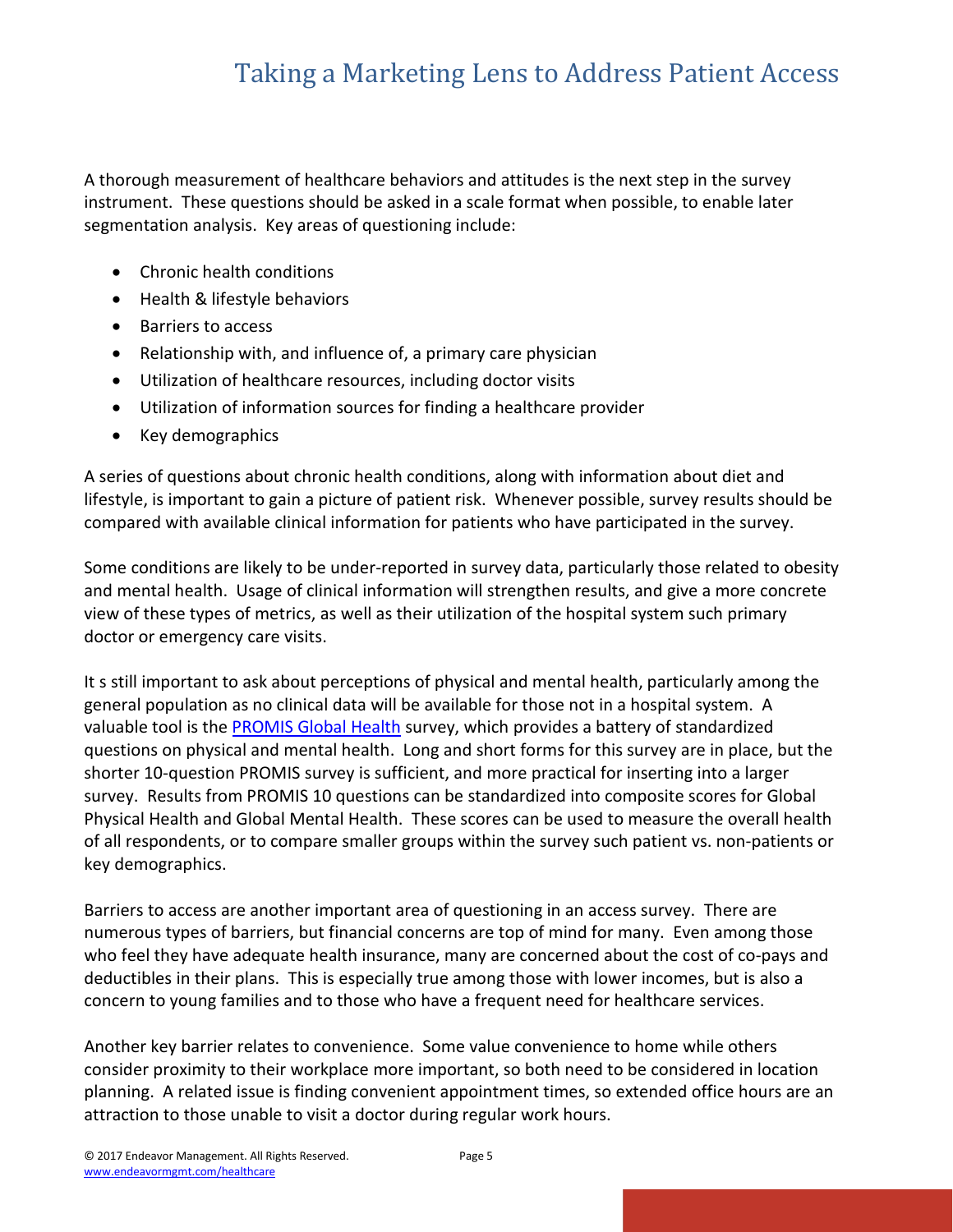Cost and convenience concerns can be alleviated to a degree with alternative care options such as virtual or shared appointments, though many - particularly older patients - are still largely unwilling to consider these services. Older people are much more tied to the traditional in-person doctor visit, and generally have the strongest relationships with primary care providers.

Even among those preferring in-person visits, there is a growing desire for online interaction. This could include making appointments online rather than via phone, or having the ability to check medical records online. Receptiveness to online interaction is more popular with younger patients, but those under 65 years of age are generally more receptive to this.

Mobile apps are another online interaction option, most popular with those under 55 years of age. Members of ethnic minority groups - who are more likely to have a smartphone, but less likely to have a home internet connection - can gain better access to healthcare appointments and medical records through a mobile app. This [OJIN report](http://nursingworld.org/MainMenuCategories/ANAMarketplace/ANAPeriodicals/OJIN/TableofContents/Vol-17-2012/No3-Sept-2012/Communication-Technology-Social-Media.html) provides more details on mobile phone usage by ethnicity.

#### **Patient Segmentation**

So far, we have discussed several differences in responses and access needs based on demographics such as age, income and ethnicity. These are certainly important distinctions that can make the study actionable, but can be enhanced by segmentation techniques that consider patient attitudes across traditional demographic factors.

Segmentation analysis, described in more detai[l here,](http://www.endeavormgmt.com/segmentation-the-foundation-of-marketing-strategy/) separates consumers into mutually exclusive groups using advanced statistical methods including factor analysis and cluster analysis. These segments can provide new insights into patient access that transcend traditional reporting, and can be applied to a wide variety of healthcare outreach applications.

Segmentation is based on attitudes and behaviors as measured by the access survey. An initial factor analysis classifies these variables into closely related groups, from which representative questions can be taken as a basis for the next step - cluster analysis. The cluster analysis - typically the k-means method, is used to classify all respondents into exhaustive, mutually exclusive segments that are distinct from all other segments.

The researcher can attempt to create solutions with different numbers of segments to see which works best, but segmentation typically is most effective with 4 to 8 segments. Any less, and the groups will be too general to provide meaningful differences among the segments; any more, and the groups may be too small for business applications or for reliable follow-up analysis. Once the final segmentation solution is determined, profiles of each segment can be built to gain further insights into these unique groups of current & prospective patients.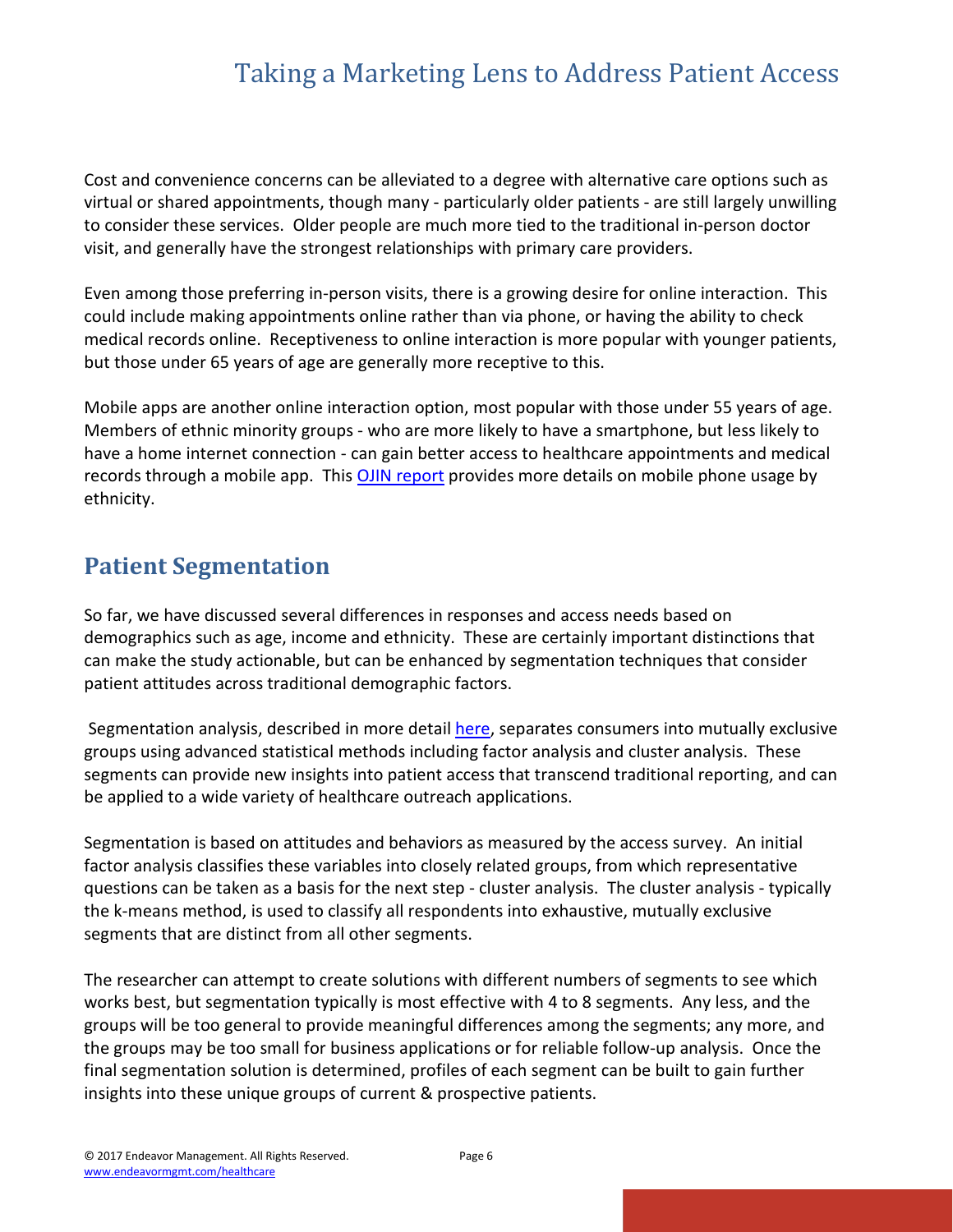In addition to looking at the segmentation variables themselves, these profiles can consider demographics and other variables from the survey that were not used in the cluster analysis. Though demographics are typically not used to develop clusters, the segments invariably will show distinct differences by demographics. This occurs because attitudes and behaviors often differ greatly by age, gender, ethnicity and other individual characteristics. The actual and preferred pathways for patient scenarios presented earlier in the survey will also vary by segment.

When available at the respondent level, clinical information from patients can provide additional insights into the segments. Risk indicators (e.g. [Charlson score\)](http://www.sciencedirect.com/science/article/pii/0021968187901718?via%3Dihub), office visits, health conditions and treatment compliance can vary greatly by segment and can help guide segment-specific access strategies.

Once profiles are complete, the client organization can use these to determine appropriate target segments. Our experience shows that access segments differ greatly by need for treatment, relationships with care providers, and barriers to access. A healthcare system may wish to target members of segments who currently have the most treatment needs, while building long-term plans for those who are low-risk now, but may need care in the future.

More insights about the segments can be gained from subsequent research. The segmentation variables can serve as marker questions, which can be placed into a statistical algorithm identifying the segment membership of respondents to future surveys. This capability helps reduce the survey length of the initial study, and allows for flexibility in future questioning of target segment members. Potential follow-up surveys could include testing of new services or marketing communications, or anything else the client organization desires to know about their target segments.

Segments can also be applied to an organization's entire patient database - even those who have not completed the segmentation survey itself. This can be done by comparing responses from patients completing the survey with clinical information for those same patients. Advanced statistical techniques such as discriminant or decision tree analysis can then be used to apply a model identifying segment membership by clinical measures that exist for most patients.

#### **Taking Action**

The patient access study's applications for a healthcare organization and the local community are numerous. Results can help hospital systems tailor their services for the unique needs of individual patients, including members of under-represented populations who have not traditionally had ideal access to healthcare. Findings can also identify pain points of current services that can be corrected to ensure better patient access overall, and can be used to help create educational campaigns to help members of the community better address their own health needs. When segmentation is applied to a patient database, targeted educational materials can be sent to the appropriate audiences, further encouraging optimal access opportunities.